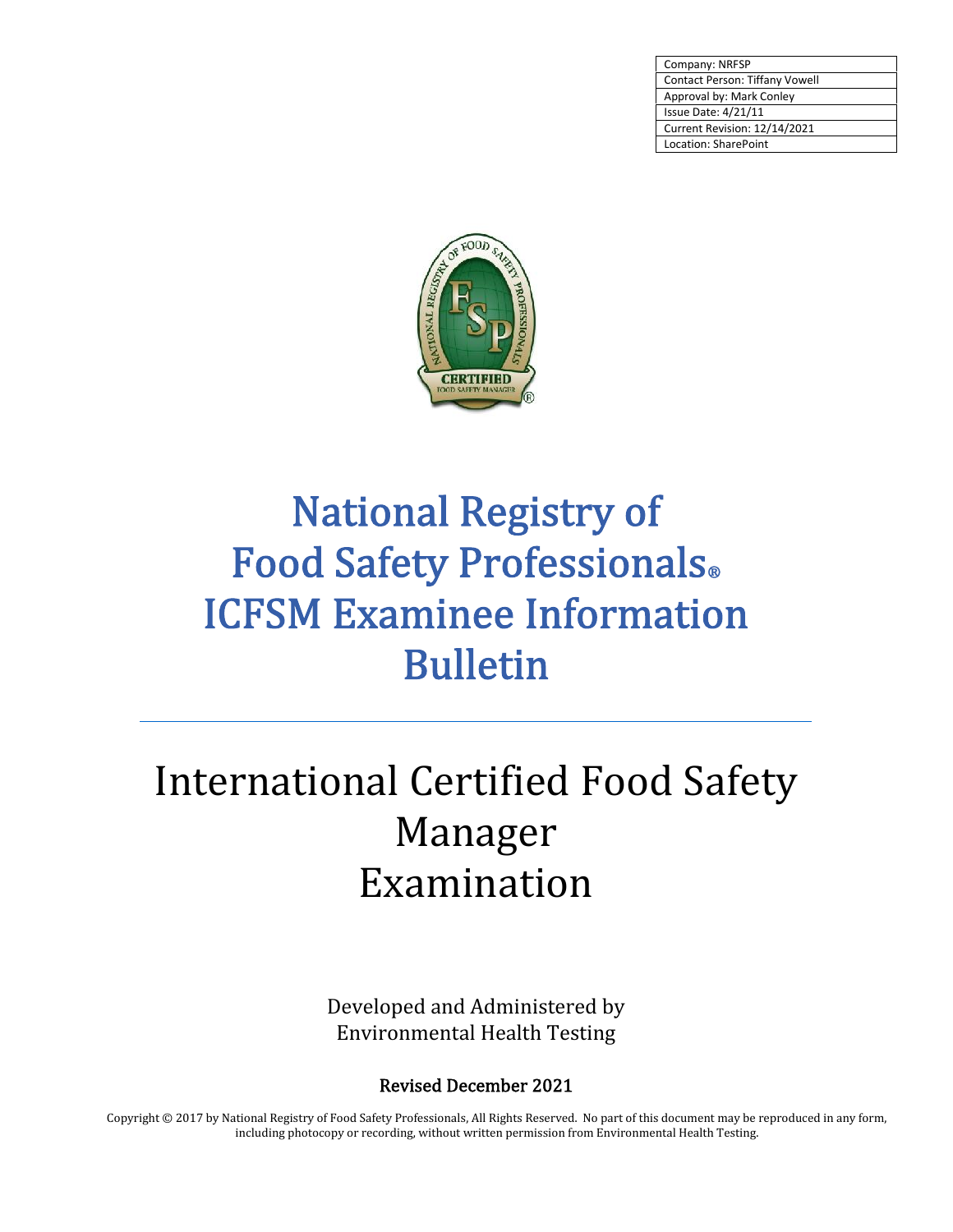# NRFSP

# Food Safety Manager<br>Certification Examination

#### **Contents**

| International Certified Food Safety Manager Disciplinary Policy  10   |  |
|-----------------------------------------------------------------------|--|
| Policy On Use of Certification Trademarks & Release of Information 12 |  |
|                                                                       |  |
|                                                                       |  |
|                                                                       |  |
|                                                                       |  |
| Duties and Tasks                                                      |  |
|                                                                       |  |
|                                                                       |  |
|                                                                       |  |
|                                                                       |  |
|                                                                       |  |
|                                                                       |  |
|                                                                       |  |
|                                                                       |  |

## EIB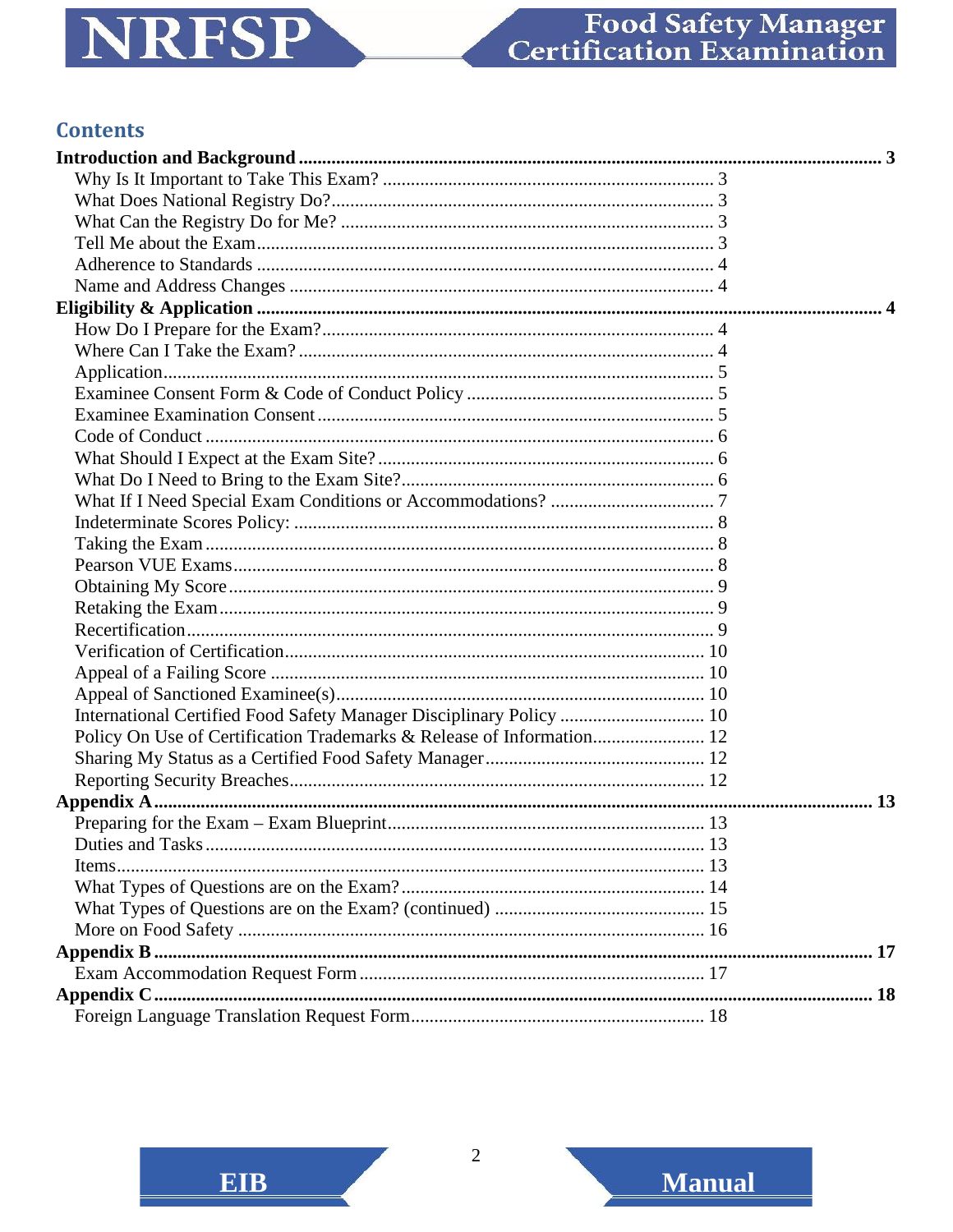### **Introduction and Background Why Is It Important to Take This Exam?**

You play a major role in keeping food safe. As part of your job, you need to know how to protect the public from foodborne illness. Taking this exam will help you measure how well you understand food safety and show you how to apply this knowledge in the workplace.

## **What Does National Registry Do?**

National Registry has developed the Food Safety Manager Certification Program to assess the knowledge and skills of entry-level food managers. Potential examinees who successfully pass the examination and meet all other criteria for certification will receive certification. Examinees must submit a signed Examinee Consent Form and agree to the Code of Conduct to be eligible to sit for the certification examination. Certification is valid for a period of up to five years.

## **What Can the Registry Do for Me?**

National Registry will:

- Provide a Diagnostic Score Report for those who fail the exam to show them how well they did on each section of the exam and help them prepare to re-take the exam
- Provide a frameable certificate and wallet card for those who pass
- Register your certification status and keep it on file
- Release your certification status to your local jurisdiction, state, Department of Veterans' Affairs and/or trainer with your written approval

#### **Tell Me about the Exam**

*1. What is the basis for the exam?*

The exam is based on an analysis of tasks you perform in your job. The U.S. Food and Drug Administration (FDA) Food Code is used as a reference for critical food safety content to be tested.

*2. What subjects does the exam cover?*

There are eight broad categories of knowledge that are the focus of the exam. See Appendix A for more details.

*3. What type of exam will I be taking?*

This is an 80-question, multiple-choice exam. This exam also includes several unmarked "pilot questions" which will not affect your score. Each question has only one correct answer. See the sample questions under "What Types of Questions are on the Exam?" on pages 15 and 16.

*4. How long do I have to take the exam?*

You have up to two hours to complete the exam.

*5. What is the passing score?*

A scaled score of 75 or higher is required to pass.

*6. How long is my certification valid?*

Certification is valid for up to five years; some jurisdictions and/or employers may accept it for a shorter length of time. We recommend contacting your local health department and/or employer to verify your local requirements.

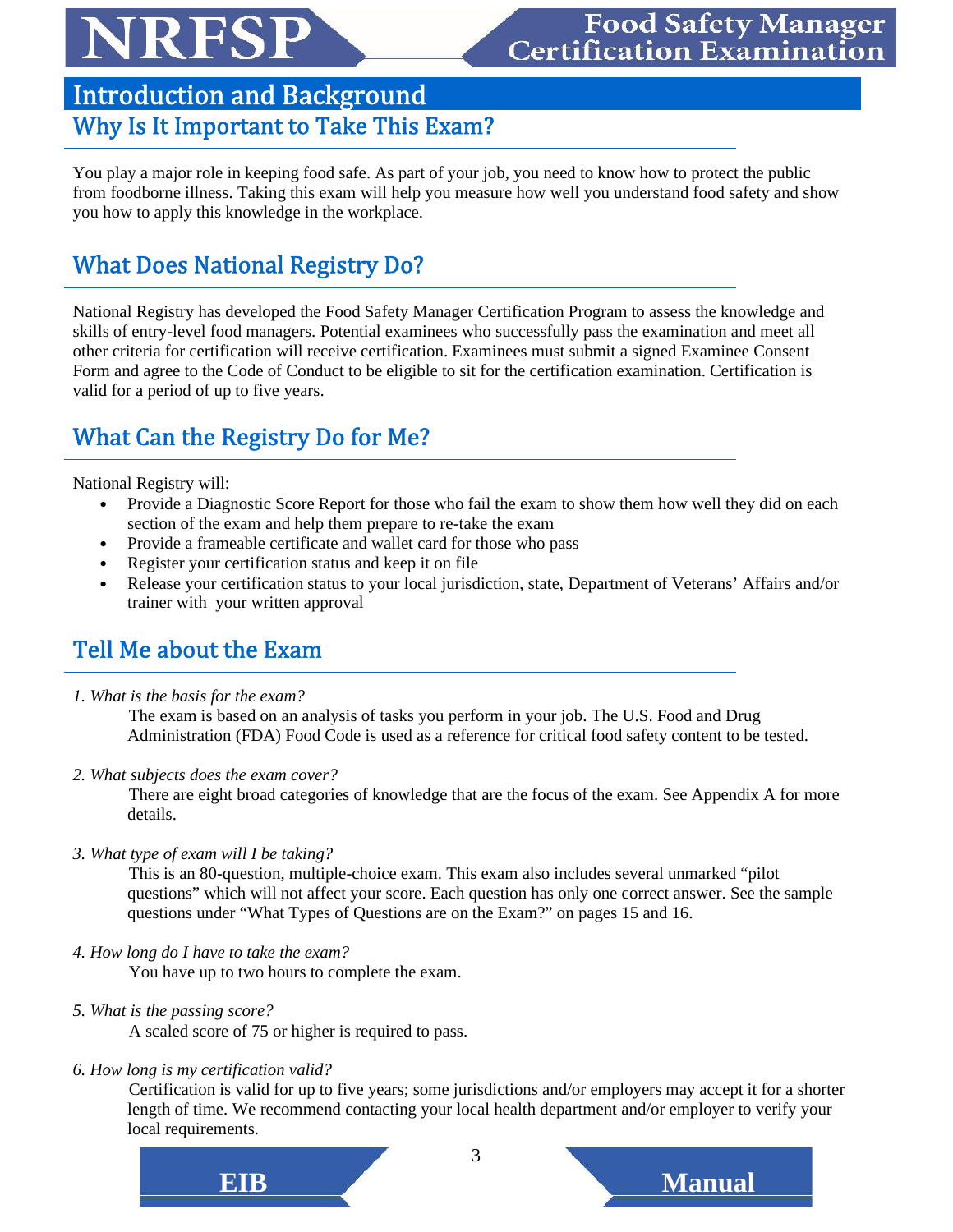

#### **Adherence to Standards**

National Registry is committed to adhering to the principles of fairness and due process throughout its certification program and endorses the principles of equal opportunity. National Registry does not discriminate among applicants to the Food Safety Manager Certification Program based on race, religion, sex, national or ethnic origin, marital status, veteran status, age, or disability. National Registry adheres to standards established by the US Equal Employment Opportunity Commission, the Civil Rights Act of 1964, and the Americans with Disabilities Act.

#### **Name and Address Changes**

To ensure that regular communications, announcements, and notices sent to you will be received, it is important that you update National Registry regarding any changes to your mailing and email addresses or other contact information. Contact us at:

National Registry of Food Safety Professionals 6751 Forum Drive; Suite 220 Orlando, FL 32821

E-mail: customer.service@nrfsp.com

- Phone: (407) 352-3830 or (800) 446-0257 between 8:30 a.m. and 6:00 p.m. Eastern Time, Monday through Friday
- Fax: (407) 352-3603

Or visit our web site at www.NRFSP.com

## **Eligibility & Application How Do I Prepare for the Exam?**

Anyone may take the International Certified Food Safety Manager Examination regardless of education, background, or experience; however, work experience, studying, or taking a course in food safety and sanitation is recommended before taking the examination.

**PLEASE NOTE:** Laws and regulations vary, please check with your local health agency to see if you are required to take a course or other training prior to taking the examination. Some states require that you take an approved course before taking the exam. Other jurisdictions accept home study. If your jurisdiction does not require training, you may simply take the exam.

#### **Where Can I Take the Exam?**

The examination is offered nationwide. The examination administration option Proctored only through computer-based testing at a Pearson VUE testing centers.

Should you wish to take a computer-based examination, the Pearson VUE network offers hundreds of sites across the United States and Canada. To schedule a reservation at a Pearson VUE site, go online to www.pearsonvue.com/nrfsp or call Pearson VUE Customer Service at 1-888-687-1571 to schedule your exam. A credit card will be needed for registration. If you have purchased an exam voucher, please bring it with you on the day of the examination.



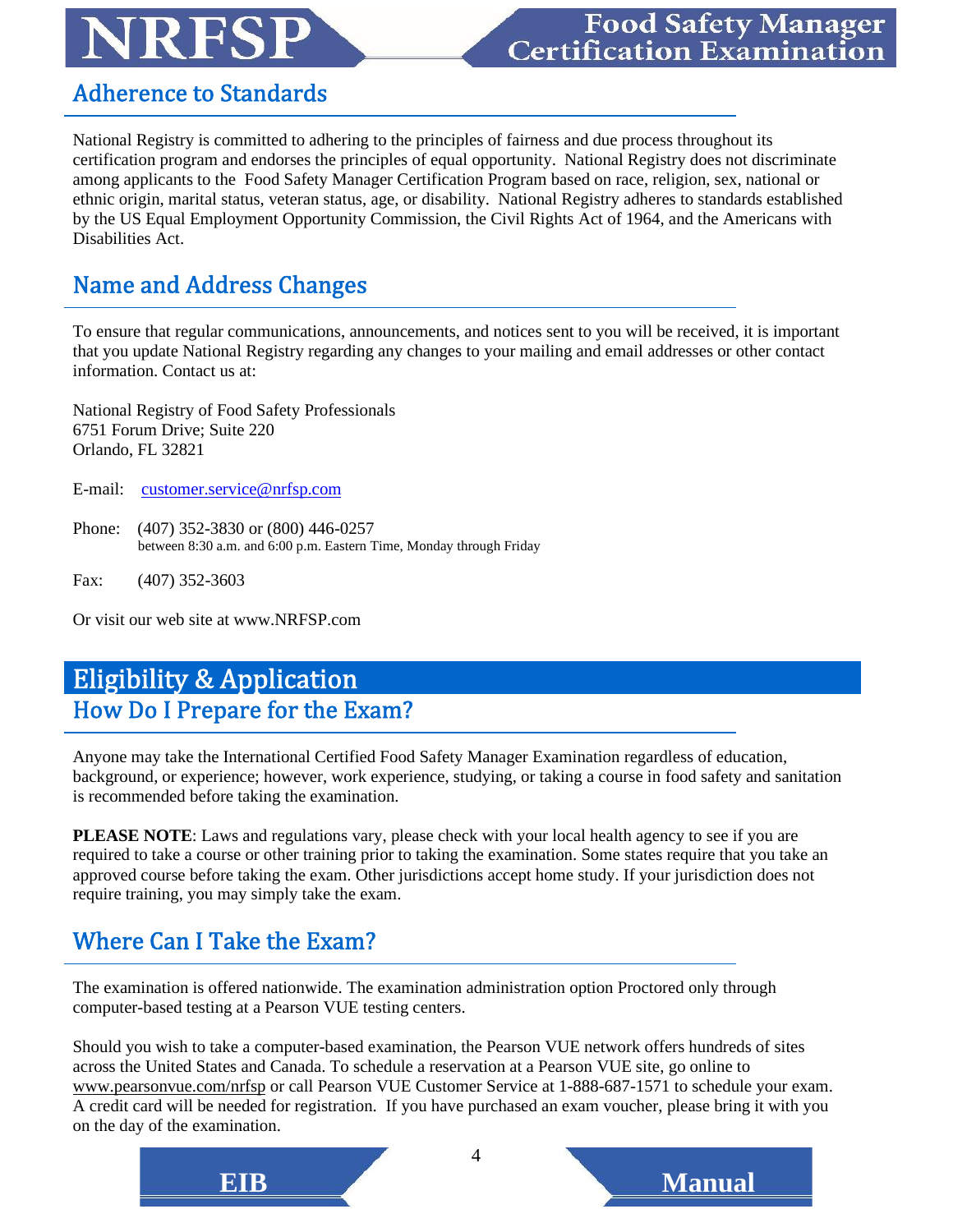# RFSP

## **Application**

Your completed Pearson VUE Student Profile is considered to be your application.

### **Examinee Consent Form & Code of Conduct Policy**

Before the exam begins, you must read and sign the Examinee Consent, Code of Conduct Policy, and authorization for National Registry to release your results to the appropriate parties including VA seeking reimbursement.

#### **Examinee Examination Consent**

I agree to follow the following National Registry's exam administration rules:

- 1. I understand the Test Administrator/Proctors may stop me from entering the testing area if I do not have proper photo ID or if administration has begun.
- 2. I understand the Test Administrator/Proctors at my exam site may take any reasonable actions necessary to properly administer the exam and keep the exam site secure.
- 3. I understand the Test Administrator/Proctors may reassign my seat before or during the examination.
- 4. I will not communicate with other examinees in any way.
- 5. I may take the examination only for the purpose of becoming a Certified Food Safety Manager.
- 6. I will not take any examination materials from the exam site.
- 7. I will not copy any examination materials.
- 8. I will not give examination questions or answers to others.

I hereby acknowledge and consent to the confiscation by the Test Administrator/Proctor of any external device capable of recording sound or written material, which is found in my possession during the administration of a National Registry of Food Safety Professionals ("National Registry") exam. I agree that such a device may be sent to National Registry for review. Should National Registry identify any test related item(s) on the device, National Registry may remove such material before returning it to me or relinquish such device to a law enforcement agency for prosecution. Should no exam related item(s) be found, National Registry agrees to return the device to me once its review is complete or within 30 days from the date of the exam, whichever is sooner.

I hereby indemnify and hold harmless National Registry for any claims I may have (excepting gross negligence and intentional misconduct) relating to the confiscation of such external device taken under the conditions above described.

I understand that if I do not follow the above rules that National Registry may subject me to penalties including, but not limited to the following: canceling my examination score (with no refund or credit for any future examination), denying scoring of my examination, revoking my certification, or legal proceedings against me to recover costs associated with lost exam questions.

I certify that all the information provided on my Food Safety Manager Exam answer sheet is true and accurate to the best of my knowledge. If I become certified and wish to continue being certified as a Food Safety Manager, I understand that I must retake and pass the examination at least one time every five years or more frequently as the law in my location or my employer may require.



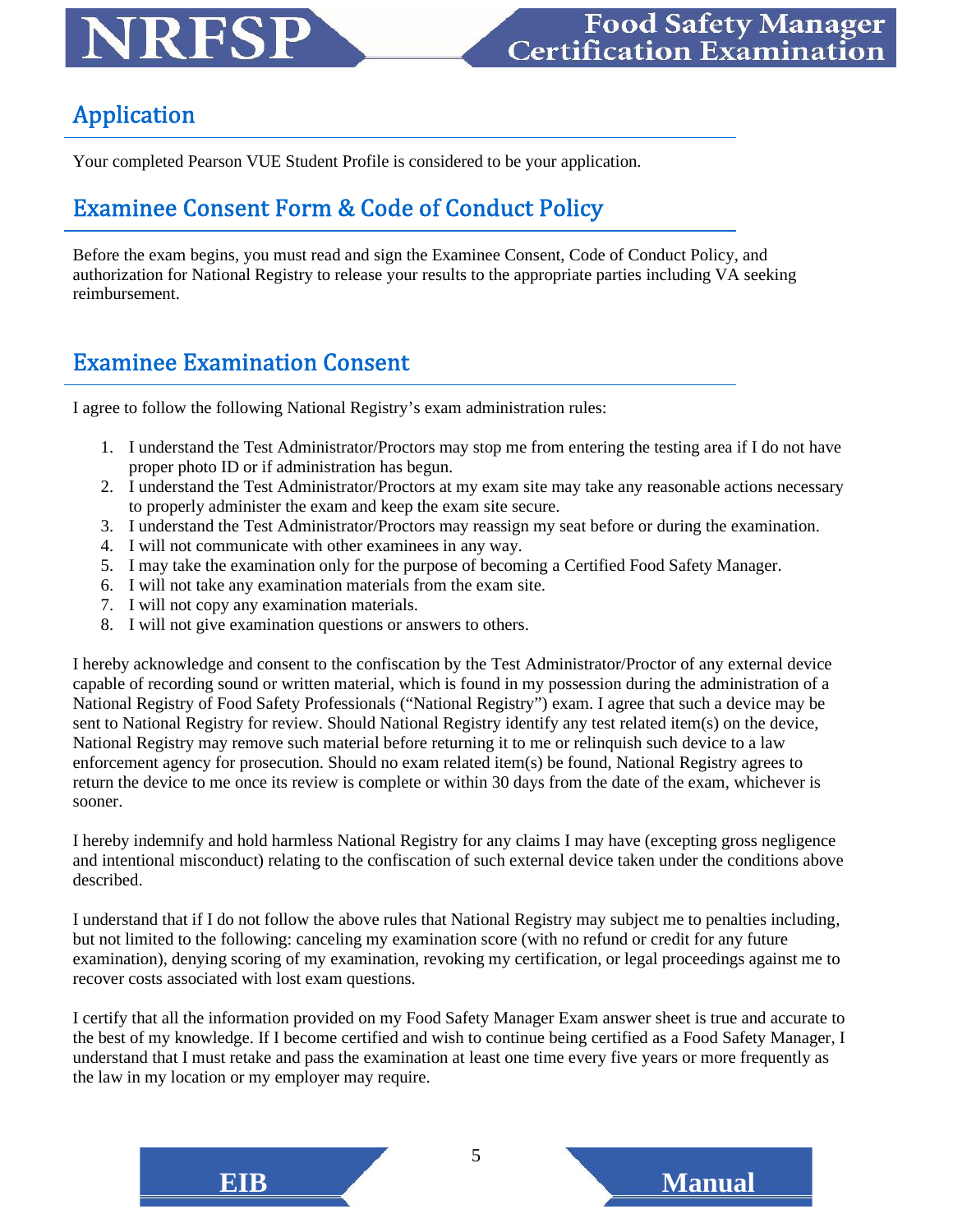# RFSP

# Food Safety Manager<br>Certification Examination

#### **Code of Conduct**

I understand that my personal standards of honor and integrity must, at all times, be above reproach, and I must conduct myself in a manner that reflects favorably on my profession. By doing so, I will strive to create an ethical climate within my organization, my industry, and the community of clients which I serve, building honesty and trustworthiness in all of my relationships and ensuring my reliability in performing my assigned responsibilities.

*I pledge to be truthful and accurate in what I say, do and write.*

- *I will promote cooperation in my working relationships and adhere to the law at all times.*
- *I will demonstrate a commitment to excellence in all aspects of my profession.*
- *I will promote and encourage the highest level of food safety within the industry.*
- *I will act in a manner free of bias with regard to religion, ethnicity, gender, age, national origin or disability.*
- *I will not misrepresent or permit misrepresentation of my qualifications, or the qualifications of my associates.*
- *I will have due regard for the environment and for the public safety, health and well-being.*
- *I will always strive to maintain competence by remaining current with changes in the industry.*
- *I agree to make claims regarding certification only with respect to the scope for which the certification has been granted.*
- *I understand the certificate; logo and marks are property of NRFSP.*
- *I will not use the certificate in a misleading manner.*
- *I will not use the Certification in such a manner as to bring the National Registry into disrepute, and not to make any statement regarding the certification which the National Registry considers misleading or unauthorized.*
- *To discontinue the use of all claims to certification that contain any reference to the National Registry or certification upon suspension, withdrawal, or revocation of certification, and to return any certificates issued by the certification body*
- *I will uphold and follow all policies and procedures required by NRFSP to remain in good standing.*

### **What Should I Expect at the Exam Site?**

When you arrive to take the exam, you must show proof of your identity to the Test Administrator/Proctor by providing government-issued photo identification. You must bring a photo ID even if you personally know the Test Administrator/Proctor. The Examinee Consent and completed exam will be your exam application. If you have a voucher for Pearson VUE, please provide them with your voucher. Potential examinees without an acceptable photo ID will not be permitted to enter the exam area, nor will they receive a refund of their exam fees. Potential examinees should expect a location conducive to taking an exam. If the facility or Test Administrator/Proctor does not provide the right conditions, notify National Registry at (800) 446-0257 or via email at customer.service@nrfsp.com.

### **What Do I Need to Bring to the Exam Site?**

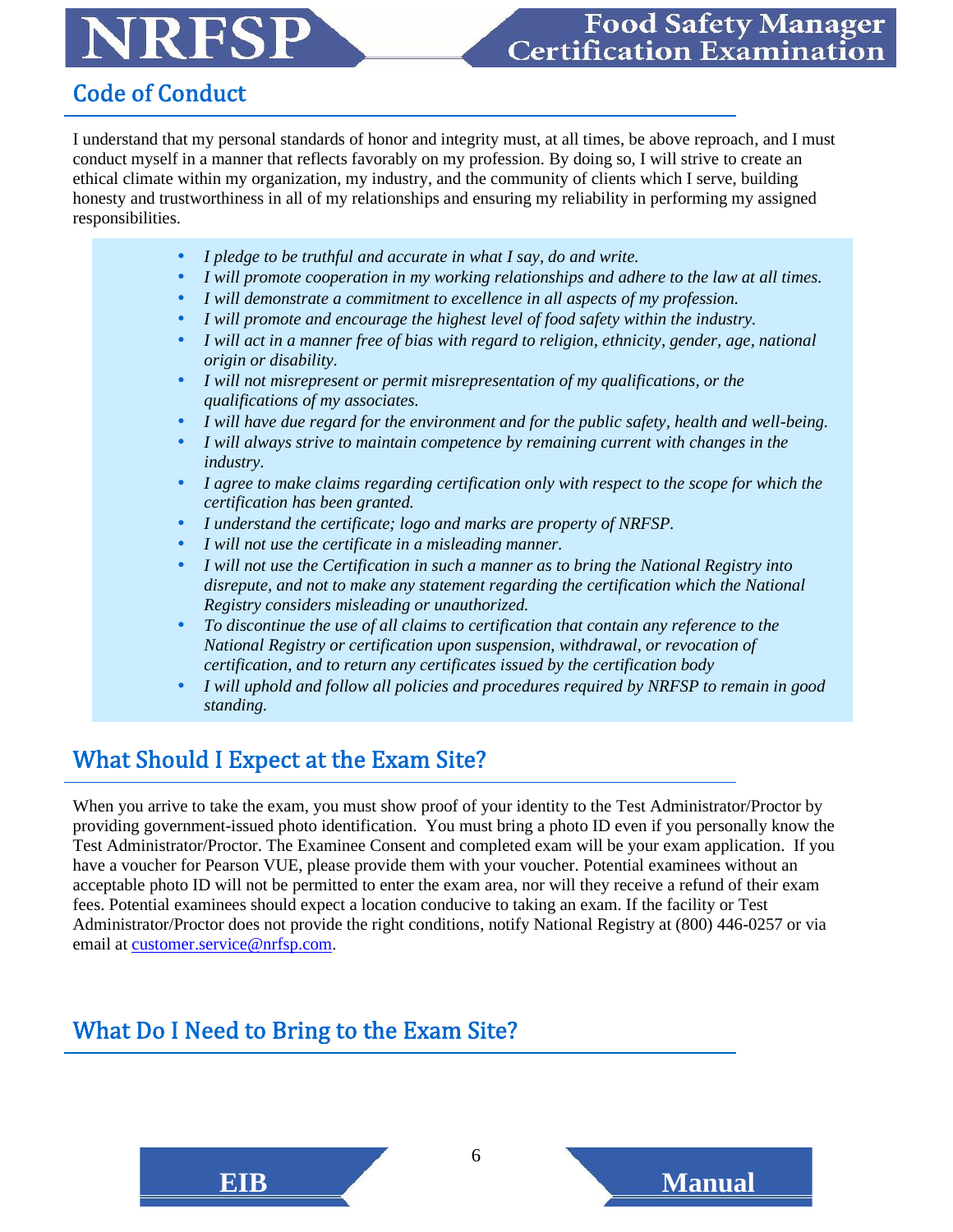

You must bring valid government-issued photo identification. Acceptable forms of identification include:

- *Valid state driver's license*
- *Current passport*
- *Current military identification*
- *Valid state identification with photo*
- *Valid Immigration and Naturalization Service Employment Authorization Document or Alien Registration Card*

No reference materials or personal electronic devices such as cell phones, personal computers, or programmable calculators will be permitted within the exam area.

### **What If I Need Special Exam Conditions or Accommodations?**

#### П **Examinees with Disabilities**

National Registry provides reasonable accommodations to individuals with disabilities following procedures that are consistent with the Americans with Disabilities Act, Uniform Guidelines on Employee Selection Procedures and the Standards for Educational and Psychological Testing. This includes alternate test formats (e.g., oral instead of written) and test aids (e.g., Readers or Scribes).

#### **Foreign Language Translations**  $\Box$

An examinee with limited proficiency in English is permitted to hire and pay for a Certified/qualified interpreter/translator to assist the Exam Administrator in administering the Examination. The interpreter/translator needs to be fluent in both English and the examinee's native language. The Interpreter/translator may have no personal relationship with the examinee. The interpreter/translator also may not interpret subjective opinions or provide cues to the examinee. Examinees who want to use an interpreter/translator must submit an Foreign Language Translation Request Form at least 30 days prior to the examination date, listing the credentials and signature of the interpreter/translator. If the request is denied, an Appeal Request Form can be submitted within 30 days of the denial.

Examinees who want to take the Examination in English are permitted to use a bilingual English-Native Language dictionary (e.g., English-Spanish) while completing the Examination. Exam Administrators must report the use of a dictionary on an Incident Report Form for the Paper/Pencil based Examinations or submit an online Incident Report for Online Examinations and inspect the dictionary when the examinee checks in for the Examination. English language dictionaries are not allowed.

To make a request, you must complete the appropriate Accommodation Documentation Forms in Appendix B or Appendix Cat the back of this booklet. You must include the specific diagnosis of your disability; medical records, or other written proof of the diagnosis by **an appropriate licensed professional**; and the type of accommodation being requested.

Exam Accommodations Requests must include the specific diagnosis of your disability, the type of accommodation being requested, AND a copy of medical records OR other written proof of the diagnosis by an appropriate licensed medical professional. If you do not receive notification within two weeks of submitting your accommodation, please contact National Registry.

The examinee is responsible for submitting all requests for exam accommodations or Foreign Language to National Registry. Once Approved, examinees should notify the Testing Center at least 30 days prior to the examination date, allowing the enough time to obtain approval from National Registry and to notify the Exam Administrator to prepare for the accommodation. If, at the time of the Examination, an examinee requests an accommodation that has NOT been pre-approved by National Registry, the examinee can either postpone the Examination to another date OR take the Examination without the requested accommodation.



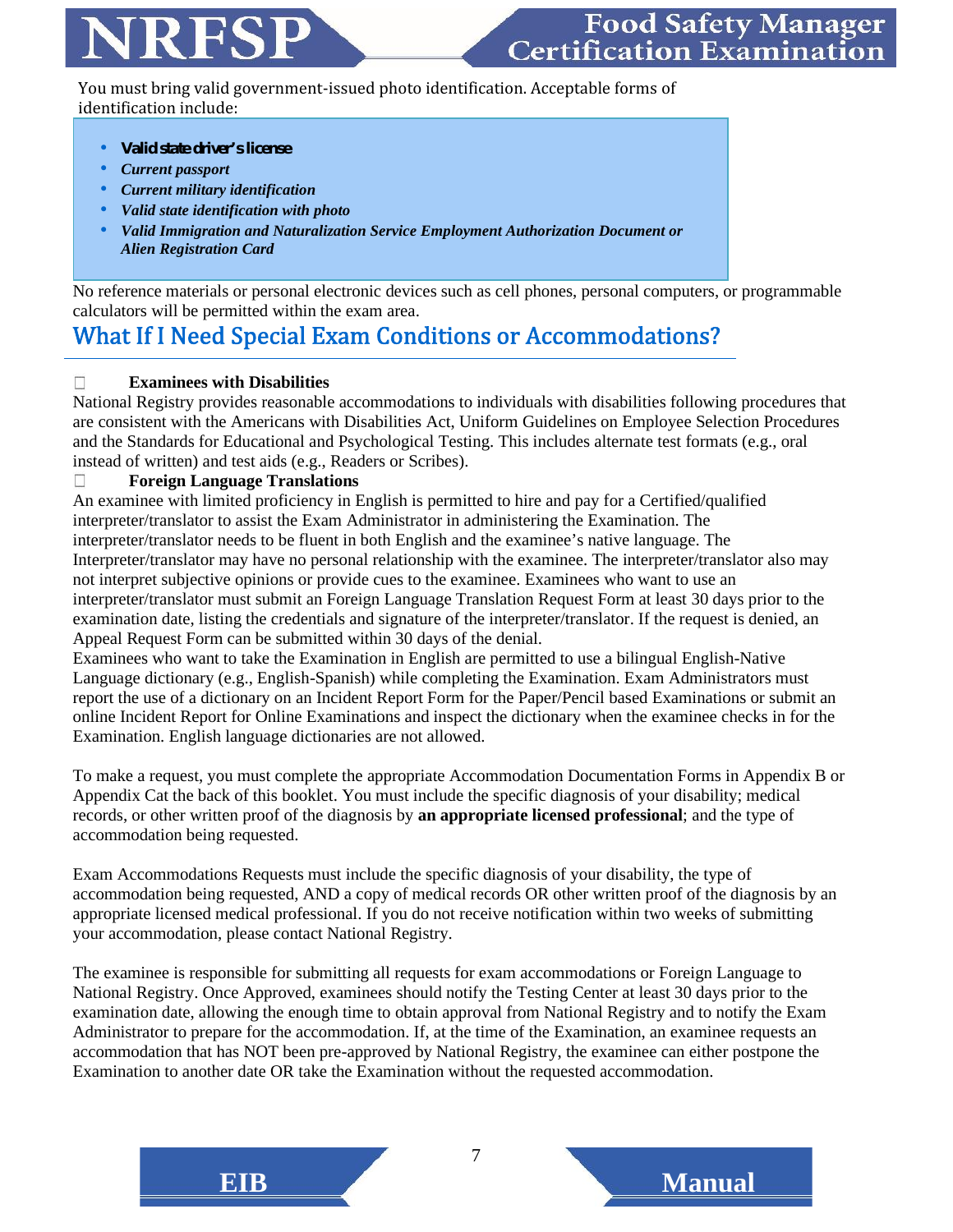

# Food Safety Manager<br>Certification Examination

#### **Indeterminate Scores Policy:**

National Registry is committed to reporting only valid scores. On occasion, circumstances may require National Registry to classify scores as indeterminate. Circumstances may be related to examinee behavior during the testing event, faulty examination materials, or other irregularities in the administration of the examination. Indeterminate scores will not be reported to examinees. Examinees receiving an indeterminate score will be advised of the options for retaking the examination.

After investigation and analysis of all available information, scores will be either classified as valid and reported, or scores will be classified as indeterminate. Indeterminate scores will be canceled and will not appear on the examinee's record and will not be reported or verified to any party. If the scores are classified as indeterminate, the examinee will be notified within seven business days and advised of the options for retaking the examination at a Pearson VUE testing center. Examinees who have received a score report that is later classified as indeterminate will be notified of the indeterminate classification.

### **Taking the Exam**

- *You have two hours to complete the exam.*
- *Listen to and read all instructions carefully.*
- *Take your time reading the questions. If you have a problem with a question, skip it and come back to it later. Be sure you keep track of questions you skip and make sure you are putting your answers in the correct spaces on the answer sheet.*
- *Answer ALL questions. Blanks are always incorrect. There is no penalty for guessing.*
- *Test Administrator/Proctors cannot answer questions regarding the examination. If you think a question has a mistake or is unclear, Examinees may flag specific questions, in real time, and leave comments.*
- *No reference materials, books, papers, or personal electronic devices such as cell phones, personal computers, or programmable calculators will be permitted within the exam area.*
- *No talking or other communication is permitted during the exam. Examinees shall not copy examination materials, copy the work of others, provide answers to others, use materials not allowed in the exam room, or in any way cheat on an examination.*
- *No smoking, drinking, or eating is permitted in the exam area.*
- *No moving about the room or other behavior distracting to other examinees is permitted.*
- *One examinee at a time will be permitted to leave the exam area to use the restroom or for emergencies.*
	- *Exam materials may not be removed from the exam area.*

Behavior that violates these rules may result in your examination being invalidated or your removal from the exam site.

### **Pearson VUE Exams**

 $\int$ 

All policies and procedures referred to in this manual pertains to all Pearson VUE Testing Center examinees.

In addition, any examinee that does not show up for the online exam is considered a no show. A refund will not be granted unless they contact the online provider (Pearson VUE) 24 hours in advance to cancel their appointment.



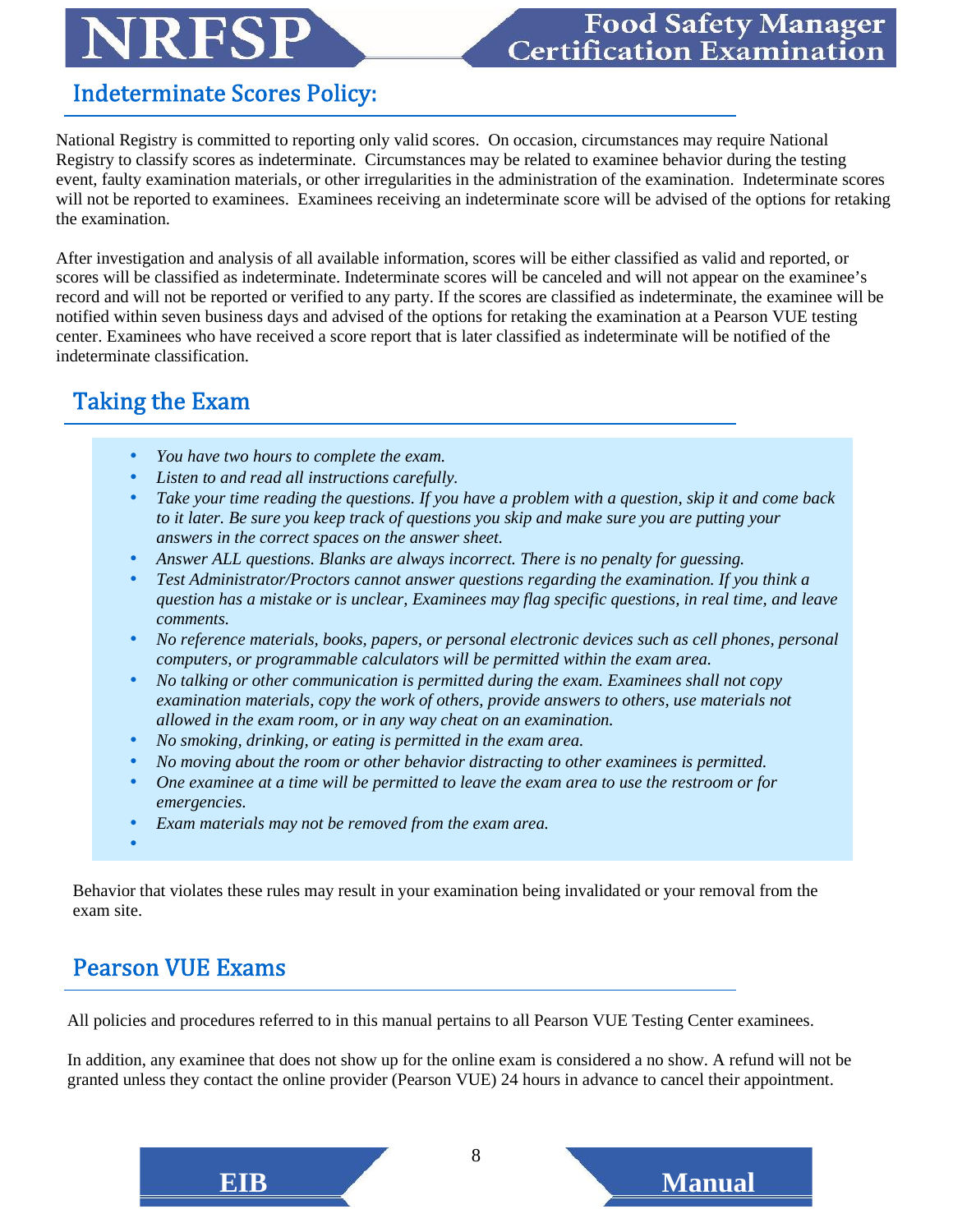

An examinee can be 15 minutes late to take the exam. If an examinee arrives later than 15 minutes, it will be considered a no show and no refund will be given.

Please be aware that Pearson VUE exam providers preschedule examinees in advance and block seat time. Any examinee that arrives later than 15 minutes cannot be accommodated. Accommodation will be at the discretion of the exam site administrator if there is available seat time. This is not guaranteed.

### **Obtaining My Score**

Your certification is not official or valid until National Registry issues your certificate.

If you successfully pass the exam, a certificate and wallet card will be sent within 2 weeks of your exam date. If you fail the exam a Diagnostic Report will be mailed within 2 weeks of your exam date.

Answers to the multiple-choice items are scored and checked for accuracy, a virtually error free process. However, if you believe an error has been made, you may request a rescore of your multiple-choice answers.

A request for rescoring must be made in writing. Please visit our website, www.nrfsp.com, and fill out a *Rescore Request Form* or you may call Customer Service at 800-446-0257 to request the form. All requests for rescoring must be post marked within 30 days from the original score notice.

In the event that the rescoring process results in a passing score alteration, your records will be updated and a correct score along with a certificate and wallet card will be issued and sent. If the rescore confirms failing status, you will be sent a letter confirming the failure.

If you do not receive your exam results within 2 weeks of your exam date, contact Customer Service at National Registry of Food Safety Professionals by calling 800-446-0257 or by email at customer.service@nrfsp.com. You will have 60 days to claim exam results and after the 60-day grace period there will be a fee to receive your results.

#### **Retaking the Exam**

If you fail the exam, you must wait 24 hours before retaking the exam. You have three (3) attempts to pass the certification exam. If you are not successful by the third attempt, you must wait ninety days before reapplying to retake the exam. Contact your supervisor or trainer for more information. Carefully review your Diagnostic Score Report and study any problem areas. No more than four attempts are allowed in a 12-month period. Not passing the Exam is the only legitimate reason to retake the Exam.

#### **Recertification**

9

**EIB Manual**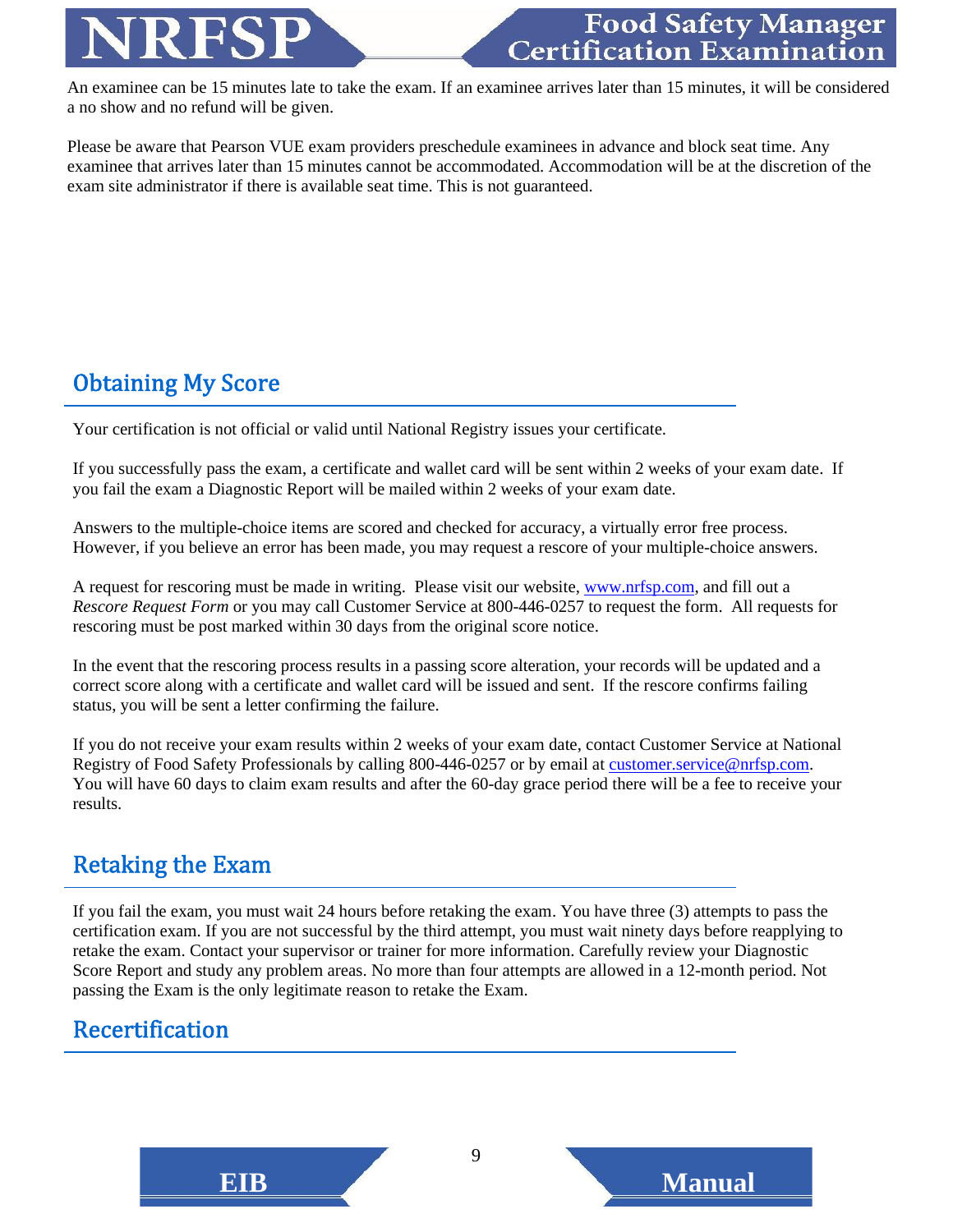

The only method for recertification is to retake the examination.

PLEASE NOTE: The laws and regulations covering certification as a Certified Food Safety Manager vary across jurisdictions. Please check with your local health agency or your employer to verify your local regulations and find out the number of years your jurisdiction or your employer will accept your certification.

#### **Verification of Certification**

If you agree to the terms of the examination, pass the examination, and are certified as an International Certified Food Safety Manager, National Registry will verify your certification status upon request by governmental organizations, employers, and other interested people.

### **Appeal of a Failing Score**

Should you fail the exam, you may ask to have it scored again. All requests for a rescore must be in writing and postmarked no later than 30 days from the date of the original grade notice.

**If, for some reason, you do not receive your exam results from National Registry within two weeks of your exam date, contact National Registry's customer service department at (800) 446-0257 or customer.service@nrfsp.com.**

### **Appeal of Sanctioned Examinee(s)**

The examinee shall have 30 days from the date of the notification of a sanction to request an appeal of the findings. All appeals must be made in writing and must be mailed by certified mail, return receipt requested to the National Registry. The examinee shall state the specific grounds why the appeal should be considered. The examinee may not present, include, or rely on facts not presented in the proceedings.

#### **International Certified Food Safety Manager Disciplinary Policy**

National Registry has adopted a Certified Food Safety Manager Disciplinary Policy. A copy of this code of conduct is listed on page eight of the ICFSM Examinee Information Bulletin. In addition to passing National Registry's examination, examinees must adhere to the requirements contained in this Disciplinary Policy in order to become and remain a Certified Food Safety Manager. To be eligible for certification and continued certification, an individual must continuously comply with all of National Registry's standards, policies, and procedures. Actions that constitute a violation of the Certified Food Safety Manager Disciplinary Policy includes but are not limited to cheating on an examination, providing false information, misrepresenting certification status, misusing property of National Registry, and being subject to any regulatory, criminal, or civil action related to public health and/or food safety.

Persons concerned about a possible violation of the Disciplinary Policy are asked to inform National Registry in writing. Alleged violations are first referred to the Accreditation Specialist and then to an Appeals Panel if review is warranted. If good cause is found to further pursue the alleged violation, a hearing will be held before the Appeals Panel. The individual will have the opportunity to present a defense. The Appeals Panel will determine the appropriate sanctions to be imposed, if any; National Registry may deny, revoke, or otherwise act upon an individual's certification. The individual may appeal an unfavorable decision; otherwise, the Appeals Panel decision will be final. If eligibility or certification is denied or revoked, an individual cannot be reconsidered for a period of at least three years. In the event that an alleged violation constitutes an imminent threat to the public, this procedure may be accelerated.



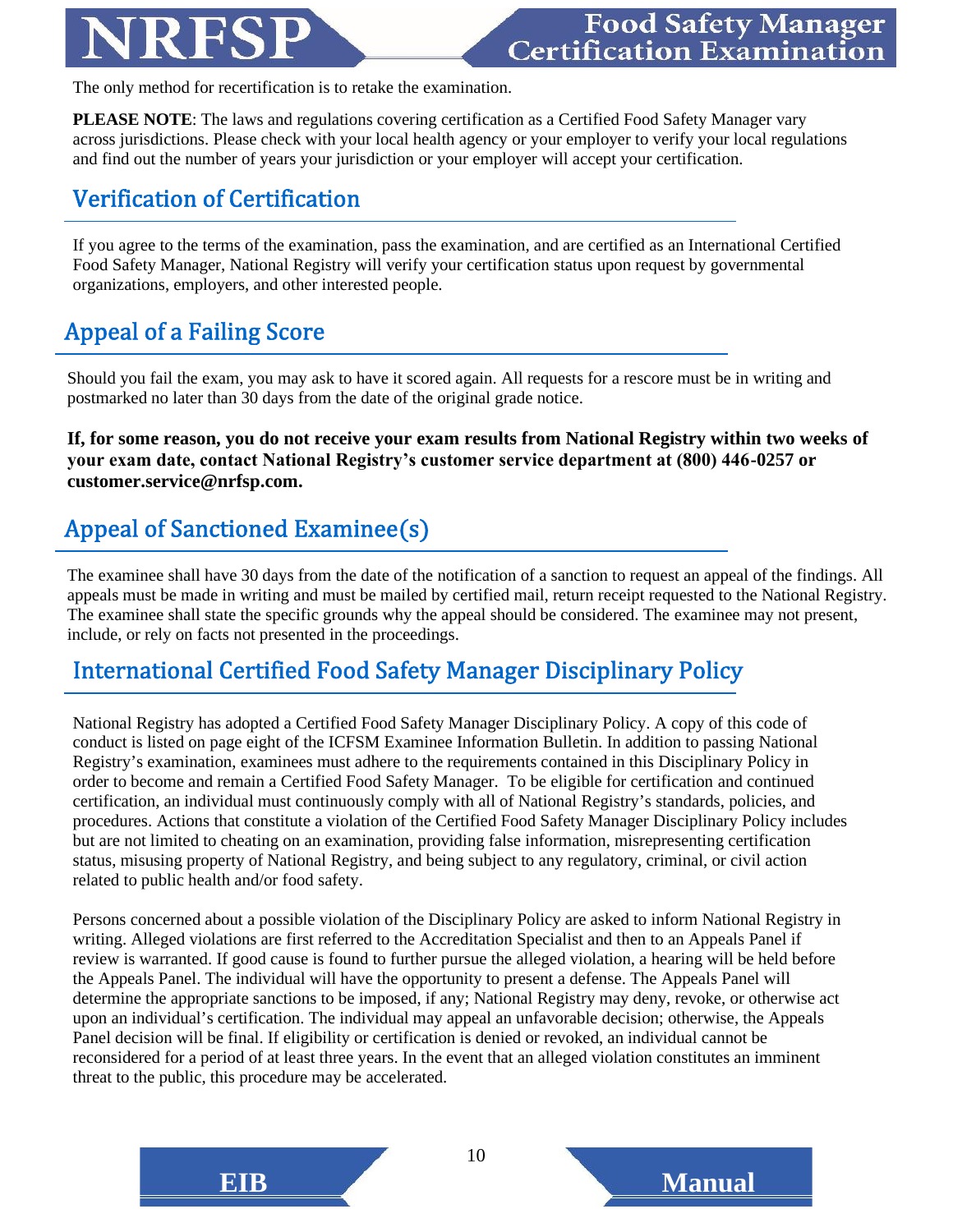

| BIB |  |
|-----|--|

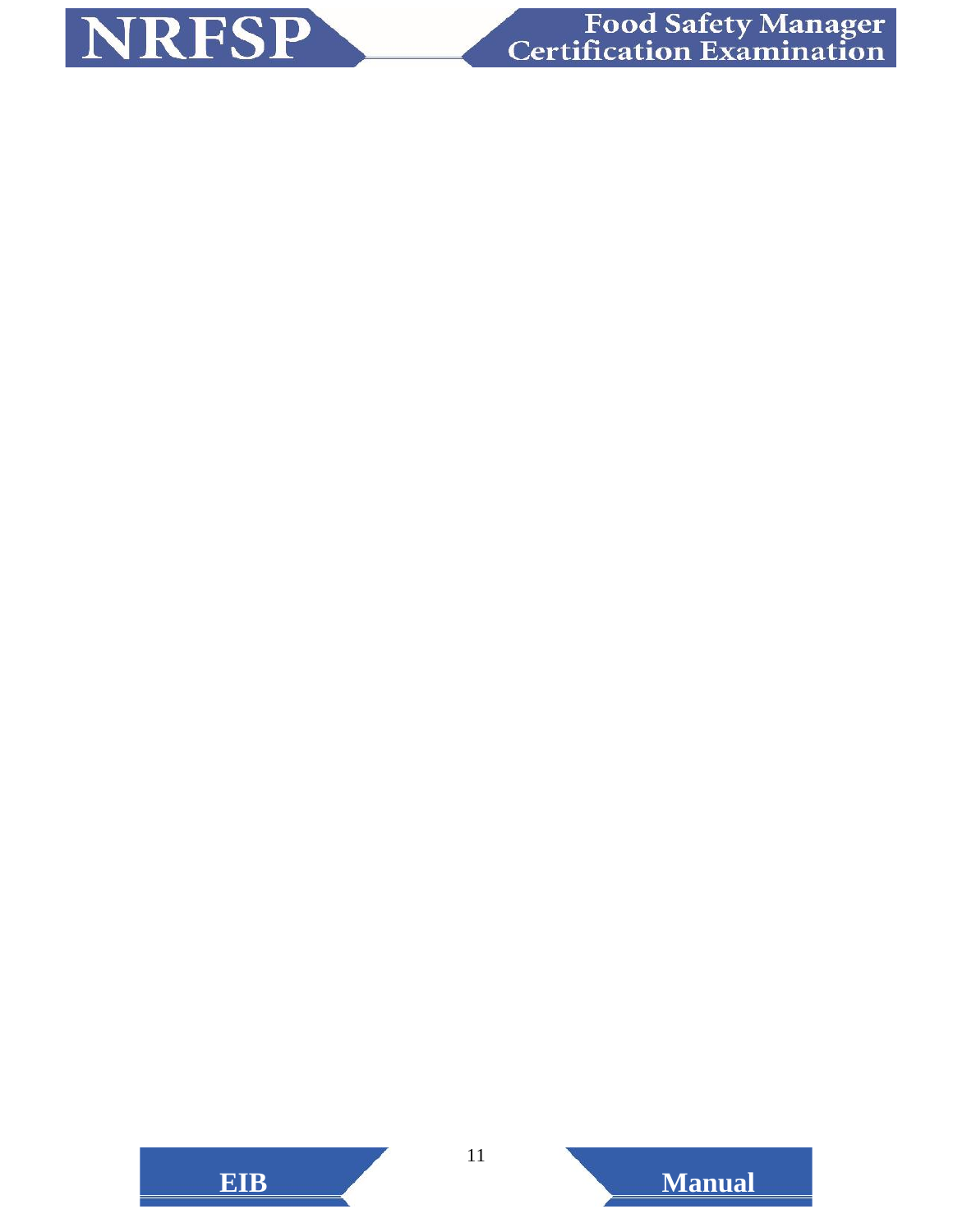#### **Policy On Use of Certification Trademarks & Release of Information**

### **Sharing My Status as a Certified Food Safety Manager**

Upon successful completion of the Food Safety Manager Certification Examination, you will be entered into the National Registry of Food Safety Professionals database. National Registry will not provide examination scores without your authorization.

The trademarks "Certified Food Safety Manager," "Environmental Health Testing," "National Registry of Food Safety Professionals," "National Registry," and the abbreviations relating thereto are the exclusive property of Environmental Health Testing, and it has the sole right to control the use of these marks. However, with continued certification and compliance with National Registry's standards, policies, and procedures as they may be amended from time to time, you may use these marks to identify yourself as a Certified Food Safety Manager, including:

 Displaying the Certificate awarded to you Stating that you are a "Certified Food Safety Manager" Using the CFSM marks on business cards and letterhead

Should you wish to use these marks in other ways, such as on advertising or promotional materials, you must obtain written approval for each use from National Registry.

You may not reproduce certificates or wallet cards, alter certificates or wallet cards, or otherwise misrepresent the information contained on the original document. Evidence of involvement in the above activities will be grounds for revocation or other disciplining sanction.

If you require a new copy of your certificate or wallet card, contact National Registry and ask for a reprint request form or visit the website at www.NRFSP.com. There is an \$20 fee for each reprint requested.

#### **Reporting Security Breaches**

NRFSP exam questions can cost \$400 or more per question to replace due to cheating and violations in security protocol. It also forces us to continue to develop enhanced security and cheat detection to fulfill our accreditation standards. Competent food safety managers certified by NRFSP are critical to promoting food safety and consumer protection. Help us maintain the highest level of integrity of our exam by reporting suspected cheating.

Please report any suspected cheating or exam irregularities to our Cheating Hotline. Your identity will be kept confidential and secure. Call the Cheating Hotline or email:

#### **Cheating Hotline**

1-888-544-9688 hotline@nrfsp.com

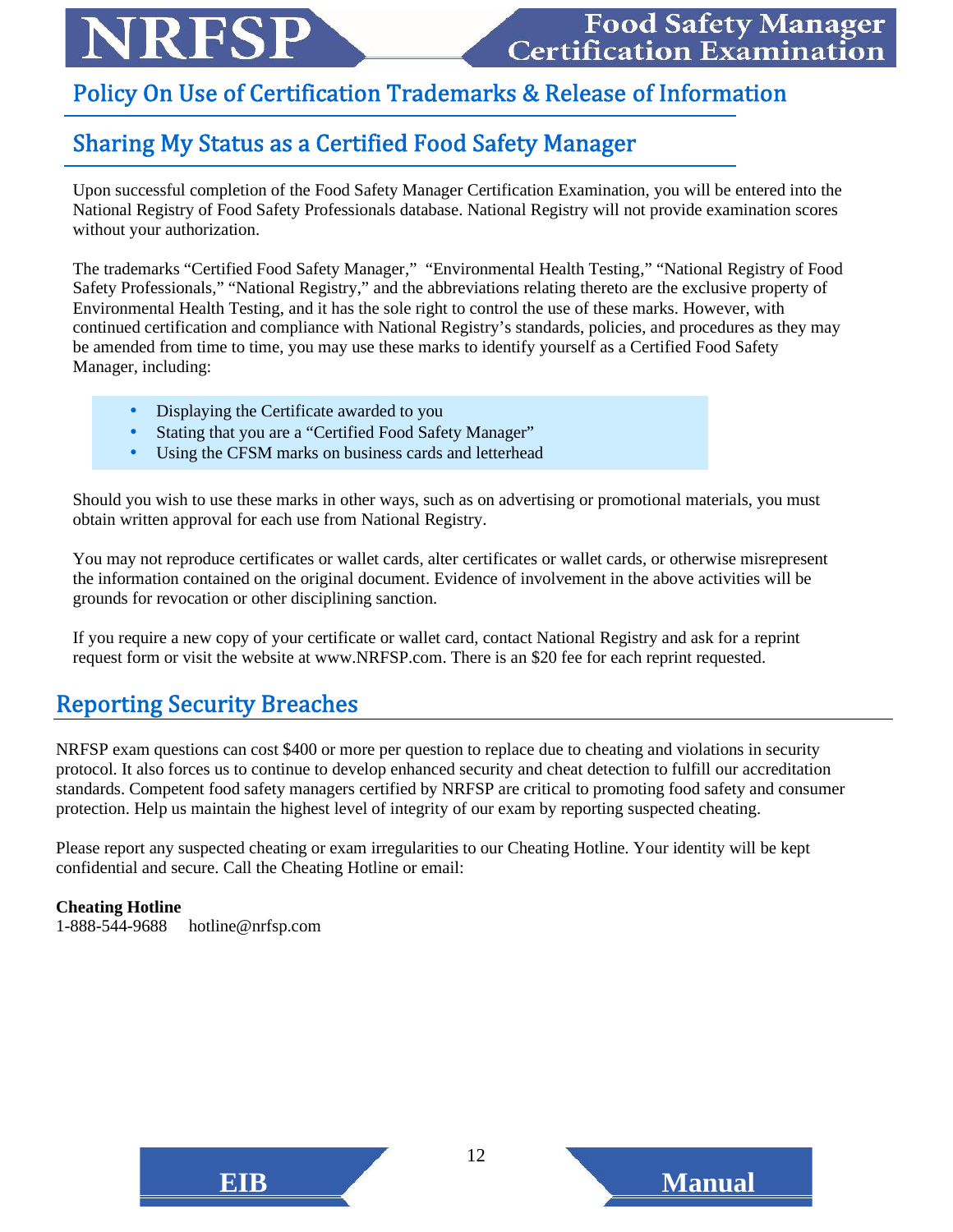# NRFSP

# **Appendix A**

# **Preparing for the Exam – Exam Blueprint**

| <b>Duties and Tasks</b>                                                   | <b>Items</b>     |
|---------------------------------------------------------------------------|------------------|
| <b>Ensuring Personal Hygiene</b>                                          | 13               |
| Inform that Improper Hygiene is #1 Cause of Foodborne Illness             | 2                |
| <b>Implement Illness Policy</b>                                           | $\overline{c}$   |
| Identify Potential Food Employee Illness                                  | $\sqrt{2}$       |
| Establish Hygiene Policies                                                | $\sqrt{2}$       |
| Train Food Employees on Handwashing                                       | $\overline{2}$   |
| Monitor Food Employee Behaviors                                           | 1                |
| Monitor Food Employee Glove Usage                                         | $\overline{2}$   |
| <b>Managing Food Holding Time and Temperatures</b>                        | 11               |
| Monitor Time/Temperature for Hot Holding                                  | $\boldsymbol{2}$ |
| Monitor Time/Temperature for Cooling                                      | $\overline{c}$   |
| Monitor Time/Temperature for Cold Holding                                 | $\sqrt{2}$       |
|                                                                           |                  |
| Monitor Time/Temperature for Thawing                                      | $\overline{2}$   |
| Verify Food Temperatures                                                  | 1                |
| Implement Time as a Public Health Control (TPHC)                          | 1                |
| <b>Implement Date-Marking of Foods</b>                                    | 1                |
| Preventing Contamination, Cross-Contamination, and Cross-Contact          | 12               |
| <b>Address Biological Contamination Issues</b>                            | $\overline{c}$   |
| <b>Address Chemical Contamination Issues</b>                              | $\sqrt{2}$       |
| <b>Address Physical Contamination Issues</b>                              | 2                |
| Address Allergen-Related Contamination Issues                             | 1                |
| <b>Implement Hygiene-Related Intervention Strategies</b>                  | 1                |
| Implement Cleaning and Sanitizing Intervention Strategies                 | $\overline{c}$   |
| Implement Storage and Separation Intervention Strategies                  | $\overline{c}$   |
| <b>Managing Cooking Times and Temperatures</b>                            | 4                |
| Measure and Monitor Food Temperatures                                     | 2                |
| Monitor Time/Temperature for Reheating for Hot holding                    | 1                |
| Implement Procedures to Manage Non-Continuous Cooking of Raw Animal Foods | 1                |
| <b>Monitoring the Flow of Foods</b>                                       |                  |
| Manage Food Purchases                                                     | 10               |
| Receive Foods                                                             | 1                |
|                                                                           | 1                |
| Manage the Transportation and Delivery of Foods                           | $\overline{c}$   |
| <b>Store Foods</b>                                                        | $\sqrt{2}$       |
| Manage Food Preparation Policies                                          | $\overline{c}$   |
| Ensure Safe Service and Self-Service of Food                              | $\overline{c}$   |
| <b>Actively Managing Controls in a Food Establishment</b>                 | 10               |
| <b>Ensure Regulatory Compliance</b>                                       | 2                |
| Develop Food Safety Culture                                               | $\sqrt{2}$       |
| <b>Implement Food Safety Management Program</b>                           | $\overline{c}$   |
| Verify Competence of Food Employees                                       | $\overline{2}$   |
| Develop and Implement Food Defense Plan                                   | $\mathbf{I}$     |
| Manage Crises/Emergencies                                                 | 1                |
| Managing the Physical Food Establishment/Equipment Design and Maintenance | 14               |
| Develop Plans for Food Establishment Design and Maintenance               | 1                |
| Maintain water supply and waste disposal systems                          | 1                |
| Manage the design, installation and maintenance of food equipment         | $\overline{c}$   |
| Ensure Equipment is Utilized Correctly                                    | $\overline{c}$   |
| Maintain Toilet Rooms                                                     | 1                |
| Maintain Plumbing and Fixtures                                            | $\overline{2}$   |
| Maintain Adequate Lighting                                                |                  |
| Maintain Adequate Ventilation                                             |                  |
| Manage Solid Waste and Recyclables                                        |                  |
| Preventing and Controlling Vermin and Pests (insects/rodents)             |                  |
| <b>Managing Cleaning and Sanitizing Activities</b>                        | 2                |
|                                                                           | 6                |
| Develop Cleaning and Sanitizing Procedures                                | $\overline{c}$   |
| Store and Maintain Cleaning and Sanitizing Materials, Tools, and Products | $\overline{c}$   |
| Conduct Cleaning and Sanitizing Procedures in the Food Establishment      | $\overline{c}$   |
| <b>Total</b>                                                              | 80               |

13

**EIB Manual**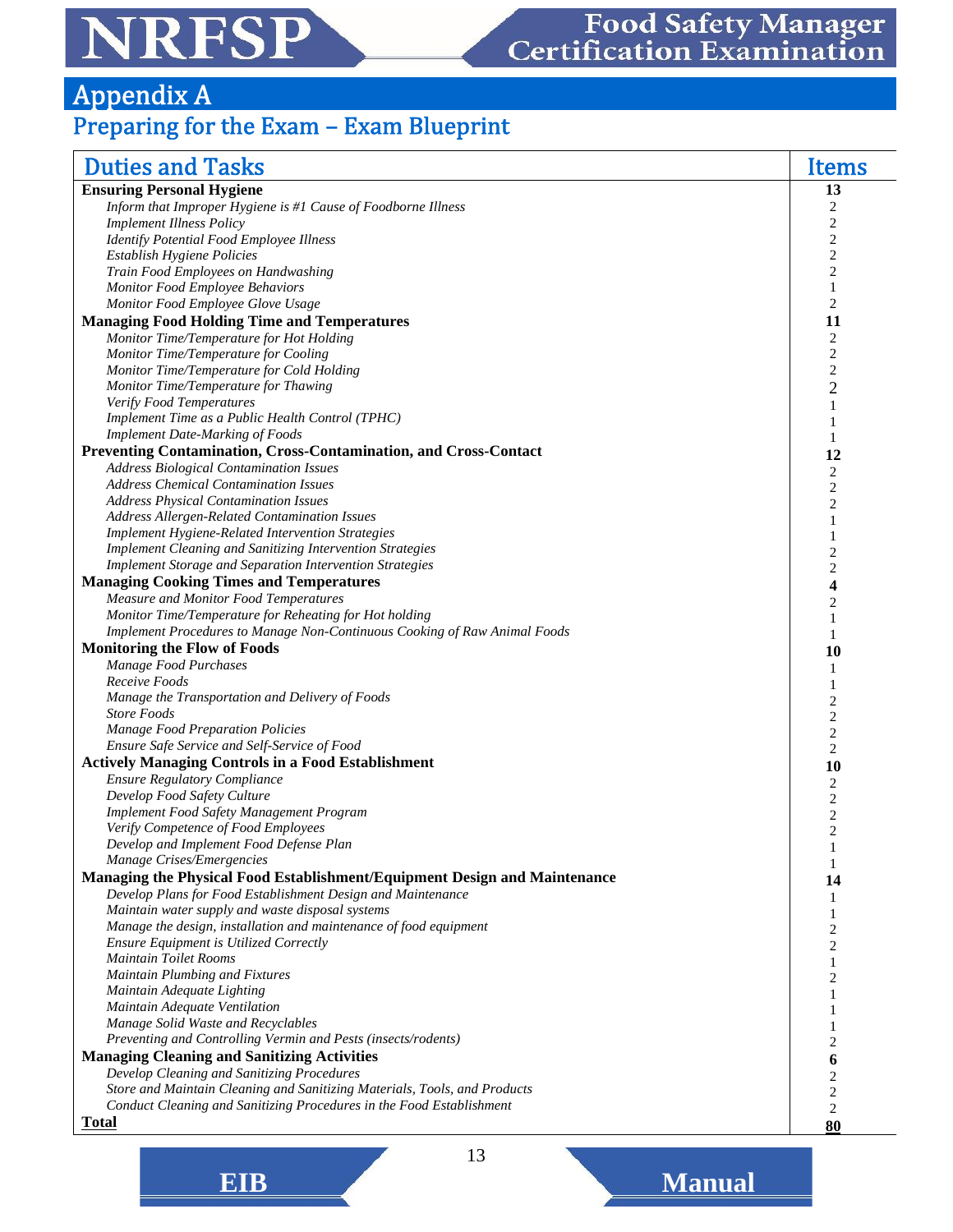

### **What Types of Questions are on the Exam?**

The following sample questions are provided as examples of the types of questions that will appear on the exam. These samples are provided primarily to allow you to become familiar with the format of the questions. They should not be viewed as representative of the entire content of the exam. These exact questions will not be on the exam.

- 1. Bacteria that can cause a foodborne infection are
	- *A. Ciguatera.*
	- *B. Hepatitis A.*
	- *C. Salmonella enteritidis.*
	- *D. Clostridium botulinum.*
- 2. The presence or growth of microorganisms is a type of
	- *A. acid hazard.*
	- *B. physical hazard.*
	- *C. chemical hazard.*
	- *D. biological hazard.*
- 3. A shipment of frozen fish arrives at your food establishment. You see that the outside bottoms of the shipping cartons have too much ice and the fish fillets held within the cartons have brown edges. These are signs of
	- *A. thawing and refreezing.*
	- *B. safe, high quality seafood.*
	- *C. seafood that has been kept in frozen storage too long.*
	- *D. seafood that has been blast chilled.*
- 4. Potentially hazardous foods MUST be reheated to an internal temperature of
	- *A. 130° F (54° C) within 1 hour.*
	- *B. 155° F (68° C) within 1 hour.*
	- *C. 165° F (74° C) within 2 hours.*
	- *D. 171° F (77° C) within 2 hours.*
- 5. Checking the walk-in refrigerator, you see food stored in the following ways. Which one would you correct IMMEDIATELY?
	- *A. Raw foods are stored on a shelf above ready-to-eat foods.*
	- *B. Loosely covered cooked foods are cooling on the top shelf.*
	- *C. Ice is being used to cool spaghetti sauce in a shallow pan.*
	- *D. Foods are being stored in plastic containers with tight-fitting lids after cooling.*

#### 6. When cooked and raw foods are displayed in a deli, you should

- *A. Keep the food temperature at 50° F (10° C).*
- *B. Physically separate raw and cooked foods.*
- *C. Physically separate whole raw fish and raw fish fillets.*
- *D. Use window cleaner on glass inside the case.*
- 7. Which of the following practices is approved for use in a food establishment?
	- *A. Wooden cutting boards are washed in a*  $\overline{2}$  *compartment sink.*<br>*B. Serving utensils are stored with their food-contact surfaces in* 
		- *B. Serving utensils are stored with their food-contact surfaces in the food.*
	- *C. The guard is removed from the slicer to handle large food items.*
	- *D. Single use aluminum pans are reused.*
- 8. Which of the following are the CORRECT steps to follow when using your manual 3 compartment sink to wash dishes and utensils?
	- *A. Pre-scrape and pre-flush, wash, rinse, sanitize, and air dry.*
	- *B. Pre-scrape and pre-flush, rinse, wash, sanitize, and air dry.*
	- *C. Pre-scrape and pre-flush, wash, rinse, sanitize, and towel dry.*
	- *D. Pre-scrape and pre-flush, rinse, wash, sanitize, and towel dry.*

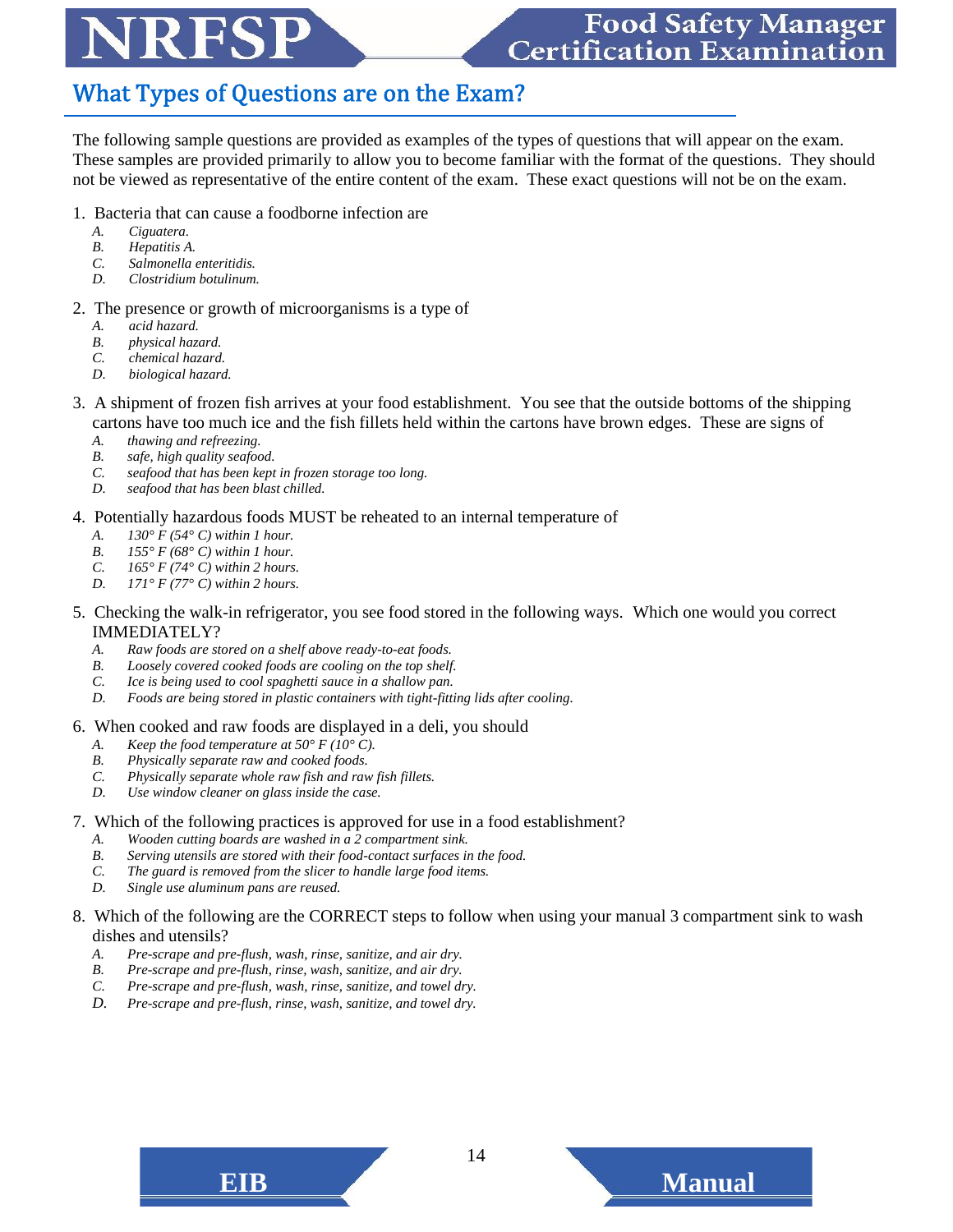## **What Types of Questions are on the Exam? (continued)**

- 9. The only correct way to make sure the proper strength of a chemical sanitizer in the third compartment of the manual warewashing sink is to
	- *A. measure it using correct test strips.*
	- *B. change the solution every 3 hours.*
	- *C. change the solution at the end of each shift.*
	- *D. look for the color of the sanitizer in the final rinse water.*

#### 10. Which of the following conditions in an outside waste disposal area needs to be corrected IMMEDIATELY?

- *A. a locked fence.*
- *B. containers without covers.*
- *C. a location too far from the building.*
- *D. containers located on a hard surface.*

#### 11. During a self-inspection, you see the following situation. Which should you correct at once?

- *A. Employees and customers are using the same restroom.*
- *B. The waste basket at the handwashing station does NOT have a plastic liner.*
- *C. The hand washing station in the kitchen does NOT have foot pedals to turn the water on.*
- *D. A hand washing sink in the kitchen is being used to hold a tray of cookies that are cooling.*

#### 12. Corrective action needs to be taken IMMEDIATELY if you see a food handler

- *A. using hand sanitizer instead of washing their hands.*
- *B. wearing a plain wedding band during food production.*
- *C. wearing the same apron when changing from raw beef to raw chicken.*
- *D. using the same paper towels they dried their hands with to touch the handles on the sink to turn off the water.*

#### 13. The MOST important reason for having food handlers wear hair restraints is to

- *A. keep the food handlers' hair neat and in place.*
- *B. avoid the need for having food handlers wash their hair daily.*
- *C. prevent food from getting into food handlers' hair.*
- *D. prevent food handlers from contaminating their hands by touching their hair.*

#### 14. The best method for teaching employees how to clean a slicer is to show the skill and then

- *A. have them do it for you.*
- *B. hand them the manufacturer's directions.*
- *C. show them a video on cleaning the slicer.*
- *D. have another employee show how to do it again.*

#### 15. You see that the food handler you assigned to prepare the salad has a small cut on their hand. You should

- *A. have them start the preparing the salad anyway.*
- *B. move them to the meat slicing area.*
- *C. send them to see his doctor, then home for the day.*
- *D. have them put on a watertight bandage over the cut and wear gloves.*

#### **Answers for Sample Questions**

| $\sim$ |       |       |
|--------|-------|-------|
| 1, C   | 6. B  | 11. D |
| 2. D   | 7. B  | 12. A |
| 3. A   | 8. A  | 13. D |
| 4. C   | 9. A  | 14. A |
| 5. A   | 10. B | 15. D |
|        |       |       |

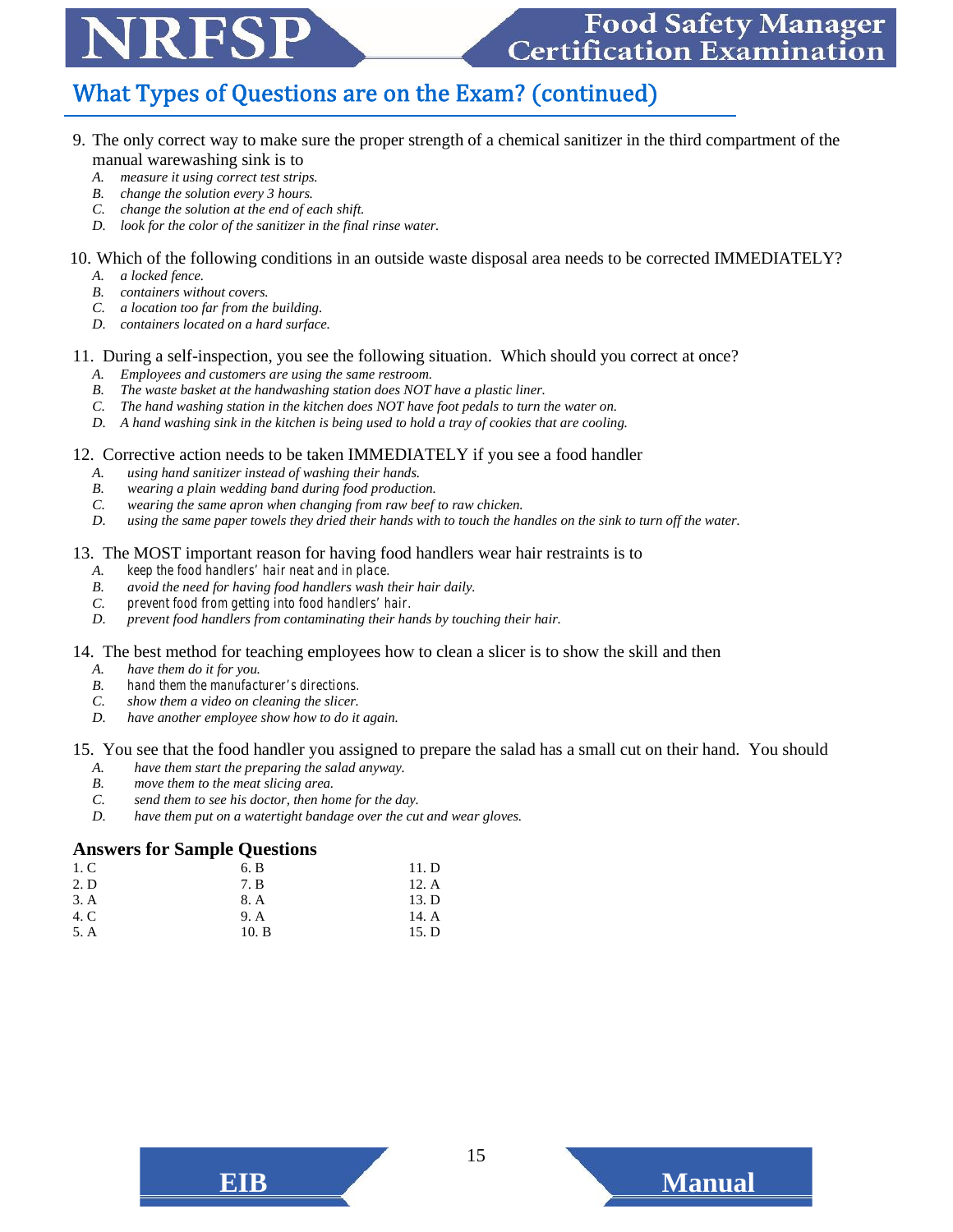# Food Safety Manager<br>Certification Examination

#### **More on Food Safety**

The following books and materials are helpful resources to learn more about food safety. Visit www.nrfsp.com for more information on available resources.

- 1. FDA 2009 Food Code, U.S. Public Health Service Food and Drug Administration, U.S. Department of Commerce, Technology Administration, National Technical Information Service, 5285 Port Royal Road, Springfield, VA 22161 PB 2005-102200
- 2. Food Safety Management Principles, Chadwick House Group Limited, London, England
- 3. Food Safety First Principles, Chadwick House Group Limited, London, England
- 4. HealthGuard Food Manager Certification Training, NSF International, Ann Arbor, MI
- 5. Essentials of Food Safety and Sanitation, Food Safety Fundamentals, Food Marketing Institute, Arlington, VA
- 6. Knowledge Area Guides (KAG) The Food Safety Knowledge Area Guides were created to provide a condensed snap shot of the most important "basics" of food safety. These are an excellent tool for examinees who have taken the exam before and need to brush up on key learning areas,

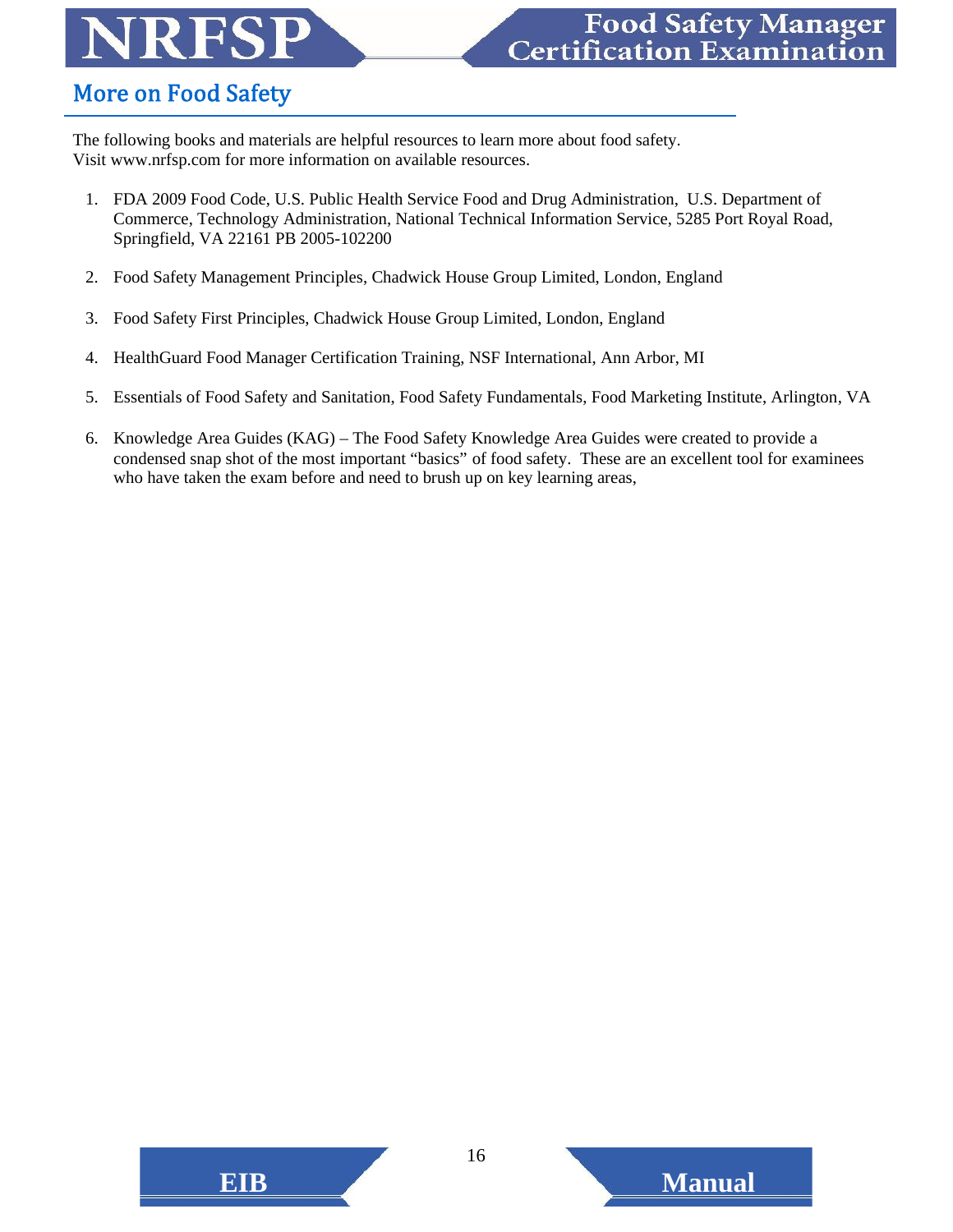# RFSP

# Food Safety Manager<br>Certification Examination

### **Appendix B Exam Accommodation Request Form**

# **National Registry of Food Safety Professionals**

6751 Forum Dr.; Ste 220 Tel: 800-446-0257 ExamSecurity@nrfsp.com

Orlando, FL 32821 Fax: 407-226-3500 www.nrfsp.com

Approved By: Mark Conley/Kate Piche Contact Person: Tiffany Vowell Revision: 2020-06-18



#### **EXAM ACCOMMODATION REQUEST FORM**

Accommodations requested for the Food Safety Manager Certification Examination

If you have a learning disability, a psychological disability, or other disability that requires an accommodation for the exam, please have this form completed by an appropriate licensed professional (psychologist, physician or surgeon) to certify that your disabling condition requires the requested exam accommodation.

The information requested below and any documentation regarding your disability and your need for accommodations for the exam will be considered strictly confidential and will not be shared with any outside source without your express written permission.

| Please type or print clearly |  | <b>REQUIRED FIELD:</b><br>MUST BE FILLED OUT BY LICENSED PROFESSIONAL |  |  |
|------------------------------|--|-----------------------------------------------------------------------|--|--|
| <b>Examinee Name:</b>        |  | Professional Name:                                                    |  |  |
| Email:                       |  | License No.:                                                          |  |  |
| Address:                     |  | Title:                                                                |  |  |
| City:                        |  | Phone:                                                                |  |  |
| St:<br>Zip Code:             |  | Date:                                                                 |  |  |
| Phone:                       |  | Professional's Signature:                                             |  |  |

#### \*REQUIRED FIELD: MUST SELECT ONE WHICH TYPE OF EXAM:

|  | $\Box$ Paper and Pencil $\Box$ Diversys Exam (in person<br>Proctor) | <b>Dearson VUE Testing Center</b> | □ ProctorU (Online<br>Proctoring) |
|--|---------------------------------------------------------------------|-----------------------------------|-----------------------------------|
|--|---------------------------------------------------------------------|-----------------------------------|-----------------------------------|

#### \*REQUIRED FIELD: MUST SELECT REQUESTED ACCOMMODATIONS

| Accessible Exam Site                                                           | <b>Large Print</b> |                                                                |
|--------------------------------------------------------------------------------|--------------------|----------------------------------------------------------------|
| <b>Reader</b><br>n for visual impairment                                       |                    | n for learning/reading disability                              |
| $\Box$ Scribe<br>$\Box$ for visual impairment                                  |                    | $\Box$ for learning/reading disability                         |
| Extended time (please specify)<br>$\mathbb{R}$<br>$\Box$ Time and half (3 hrs) |                    | $\Box$ Double time (4 hrs)<br>D Other (specify<br>hrs<br>mins) |
| $\Box$ Separate testing area                                                   |                    |                                                                |
| $\Box$ Other Accommodations (specify)                                          |                    |                                                                |

| Exam Administrator Name: |                               | Exam Date:                                                                                                                                      |
|--------------------------|-------------------------------|-------------------------------------------------------------------------------------------------------------------------------------------------|
|                          |                               | I understand that I must forward all required paperwork with this document at least 30 days prior to my exam date in order to be processed.     |
| *Examinee Signature:     |                               | Date:                                                                                                                                           |
|                          |                               | Please see the Examinee Information Builetin for complete instructions. Return completed form to National Registry of Food Safety Professionals |
| Fax: 407-226-2500        | Email: examsecurity@nrfsp.com | Mail: 6751 Forum Drive, Suite 220, Orlando, FL 32821                                                                                            |
|                          |                               |                                                                                                                                                 |

**EIB**